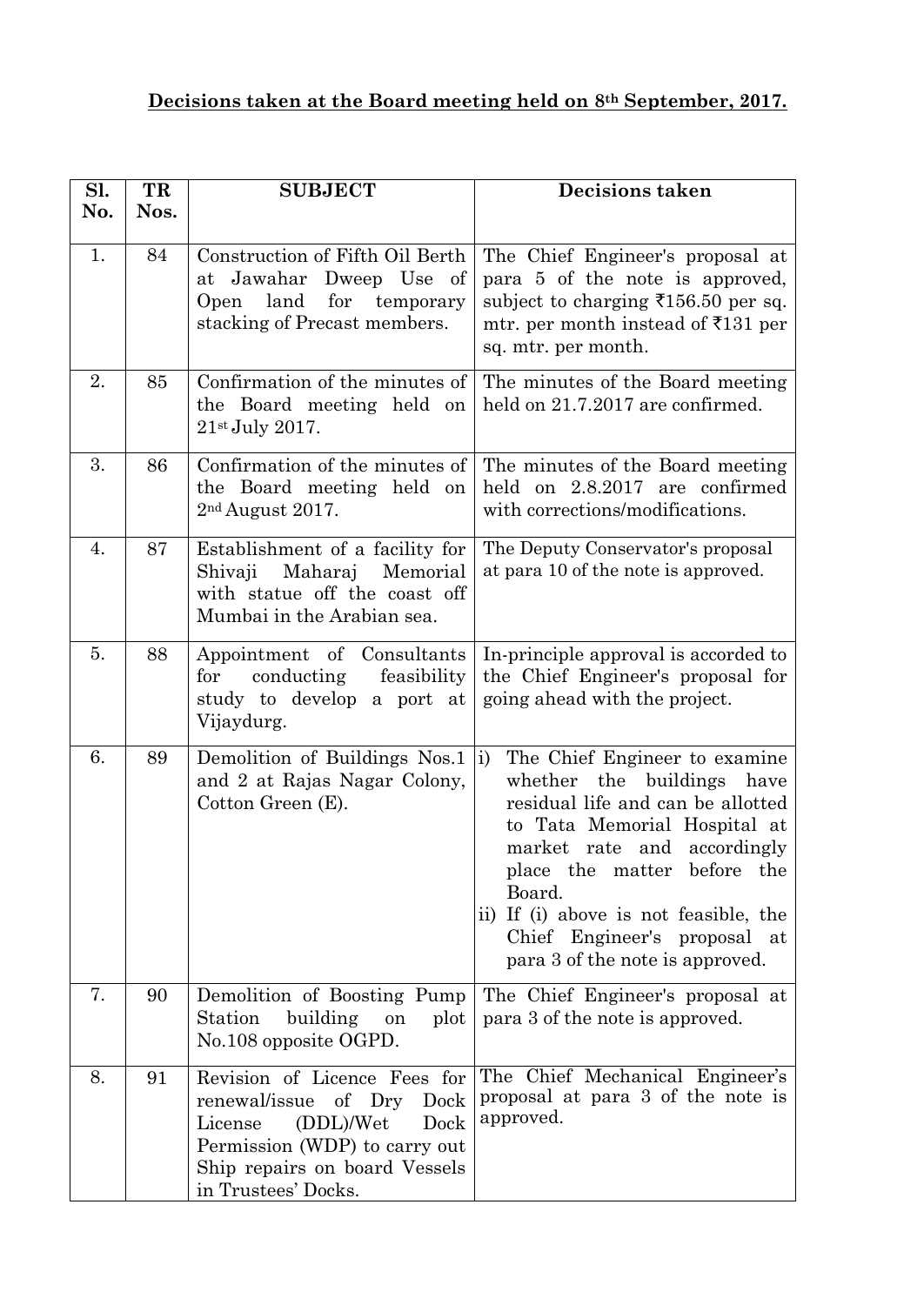| Sl.<br>No. | TR<br>Nos. | <b>SUBJECT</b>                                                                                                                                                                                                                                                                                                                                                                                                                                                            | <b>Decisions taken</b>                                                                                                                                                                                                             |
|------------|------------|---------------------------------------------------------------------------------------------------------------------------------------------------------------------------------------------------------------------------------------------------------------------------------------------------------------------------------------------------------------------------------------------------------------------------------------------------------------------------|------------------------------------------------------------------------------------------------------------------------------------------------------------------------------------------------------------------------------------|
| 9.         | 92         | Disposing of the Rim Bascule<br>Bridge.                                                                                                                                                                                                                                                                                                                                                                                                                                   | The Chief Mechanical Engineer's<br>proposal at para 7 of the note is<br>approved.                                                                                                                                                  |
| 10.        | 93         | Damage to Rim Bascule Bridge<br>by "M.V. Nand Heera" on<br>24.7.2013.                                                                                                                                                                                                                                                                                                                                                                                                     | The business loss to be reworked<br>by calculating closure of Indira<br>Dock Basin<br>$(2 \text{ days})$<br>and<br>the<br>$\mathrm{of}$<br>days<br>required<br>number<br>for<br>replacing the bridge but limiting it<br>to 3 days. |
| 11.        | 94         | Restorative repairs<br>the<br>to<br><b>New</b><br>damaged portions<br>of<br>Ferry Wharf, passenger water<br>Proposal<br>terminal<br>$\sim 100$ km s $^{-1}$<br>for<br>appointment of Consultant.                                                                                                                                                                                                                                                                          | The Chief Engineer's proposal at<br>para 9 of the note is approved.                                                                                                                                                                |
| 12.        | 95         | <sub>of</sub><br>Municipal<br>Request<br>Corporation<br>$\sigma f$<br>Greater<br>Mumbai (MCGM) for waiver to<br>rental charges and 3 times<br>penalty for area admeasuring<br>2500 sq. mtrs. temporarily<br>allotted to MCGM to facilitate<br>construction of Storm Water<br>Pumping Station (SWPS) at<br><b>Britannia</b><br>Outfall.<br>Reti<br>Bunder,<br>Darukhana,<br>Reay<br>Road.                                                                                  | The Traffic Manager's proposal at<br>para 10 of the note is approved.                                                                                                                                                              |
| 13.        | 96         | $E_{\cdot}$<br>No.<br>Tender<br>72/2017<br>$\blacksquare$<br>License to collect charge for<br>the use of MbPT roads<br>$\sim$ $\sim$<br>Acceptance of Highest offer.                                                                                                                                                                                                                                                                                                      | The<br>Tender<br>Committee's<br>recommendations at para 7 of the<br>note is approved.                                                                                                                                              |
| 14.        | 97         | Online<br>Tender<br>for<br>$\sigma f$<br>empanelment<br>private<br>hospitals,<br>exclusive<br>eye<br>hospitals/centres,<br>exclusive<br>dental<br>clinics,<br>cancer<br>hospitals/units and diagnostic<br>centres<br>empanelled<br>with<br>$\rm CGHS$<br>for<br>availing<br>credit<br>facilities to provide treatment<br>to Mumbai Port Trust patients<br>at the rate prescribed by<br>CGHS for a period of two<br>No.<br>years-(Tender<br>CMO-<br>60/Empanelment /2017). | Chief Medical<br>Officer's<br>i) The<br>proposal at para 7 of the note is<br>approved.<br>ii) To empanel more hospitals on<br>CGHS rate,<br>the<br><b>CMO</b><br>to<br>determine the criteria and issue<br>tender.                 |